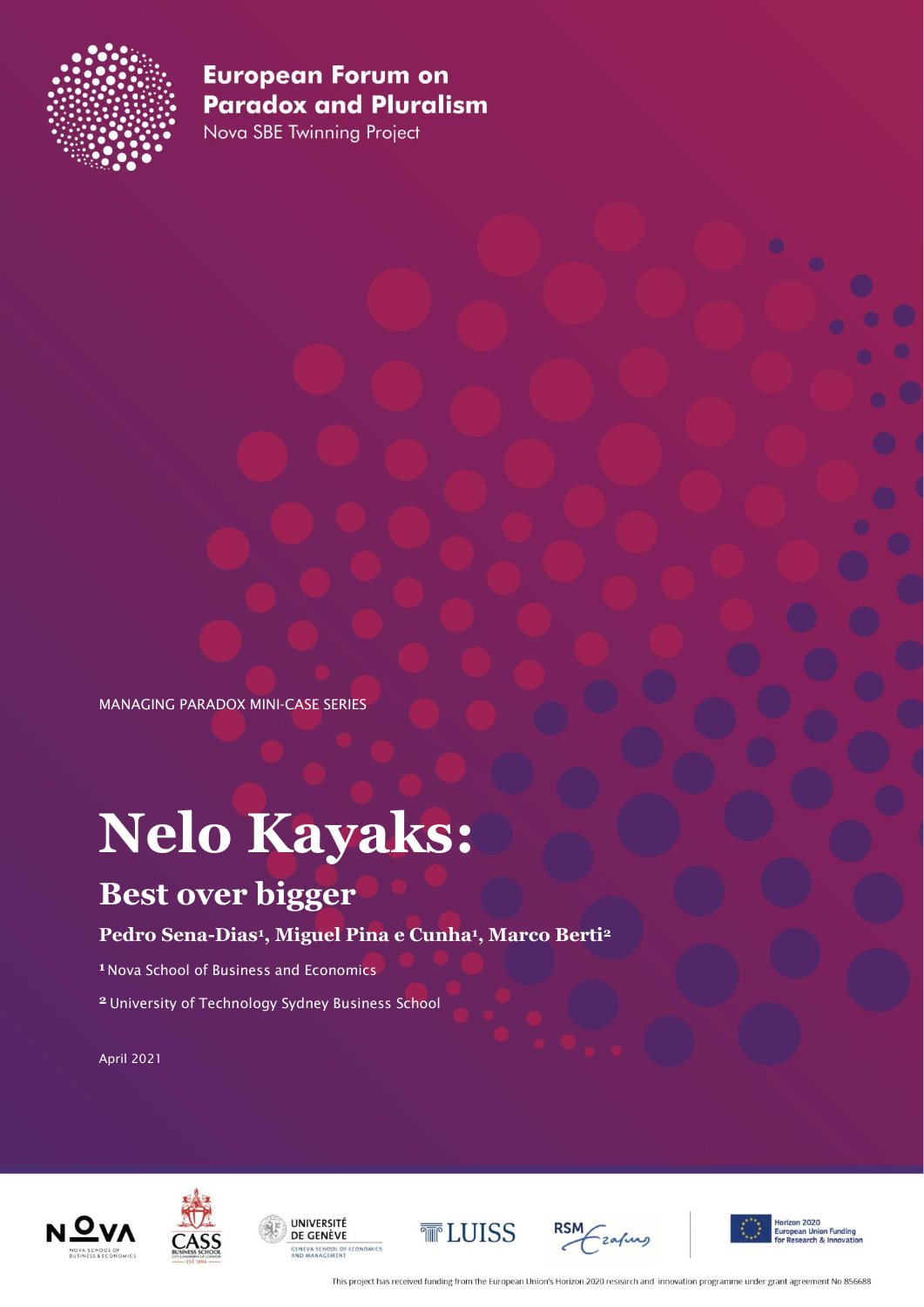

Nova SBE Twinning Project

#### **THE CASE**

In the 2016 Olympics, the name Nelo was not exactly buzzing among paddling enthusiasts. Nelo did not win Gold, silver nor bronze, he is not a kayaking coach, he is not even an unlucky contender. And yet, in a sense, he carried home 27 of the available 35 Olympic medals. "Nelo" is the brand name of a Portuguese manufacturer of professional racing boats that supplied to 27 medalists in the 2016 Rio Olympics. Its market dominance in the performance kayaking and canoeing industry then was equally impressive, equipping 75% of all kayaks and canoes present at the competition. The

achievement was the result of a trend that started at the 2000 Sidney Olympics when the first boats fully developed by Nelo won five medals. The number grew to 14 in 2004, Athens; 20 in 2008, Beijing; 25 in 2012, London to reach an



Figure 1. Nelo Kayaks

impressive 27 in 2016, Rio. By then, almost forty years had passed since Manuel Ramos, also known as Nelo, Nelo Kayaks's founder and owner, at only eighteen started producing kayaks by hand, from molding to finishing, so that he himself could race them in the newly created Portuguese rowing competitions. Manuel was one of the first competitive rowing enthusiasts in Portugal and ended up a five times national champion in the early eighties. Back then, he had almost no one to compete against.





UNIVERSITÉ

DE GENÈVE





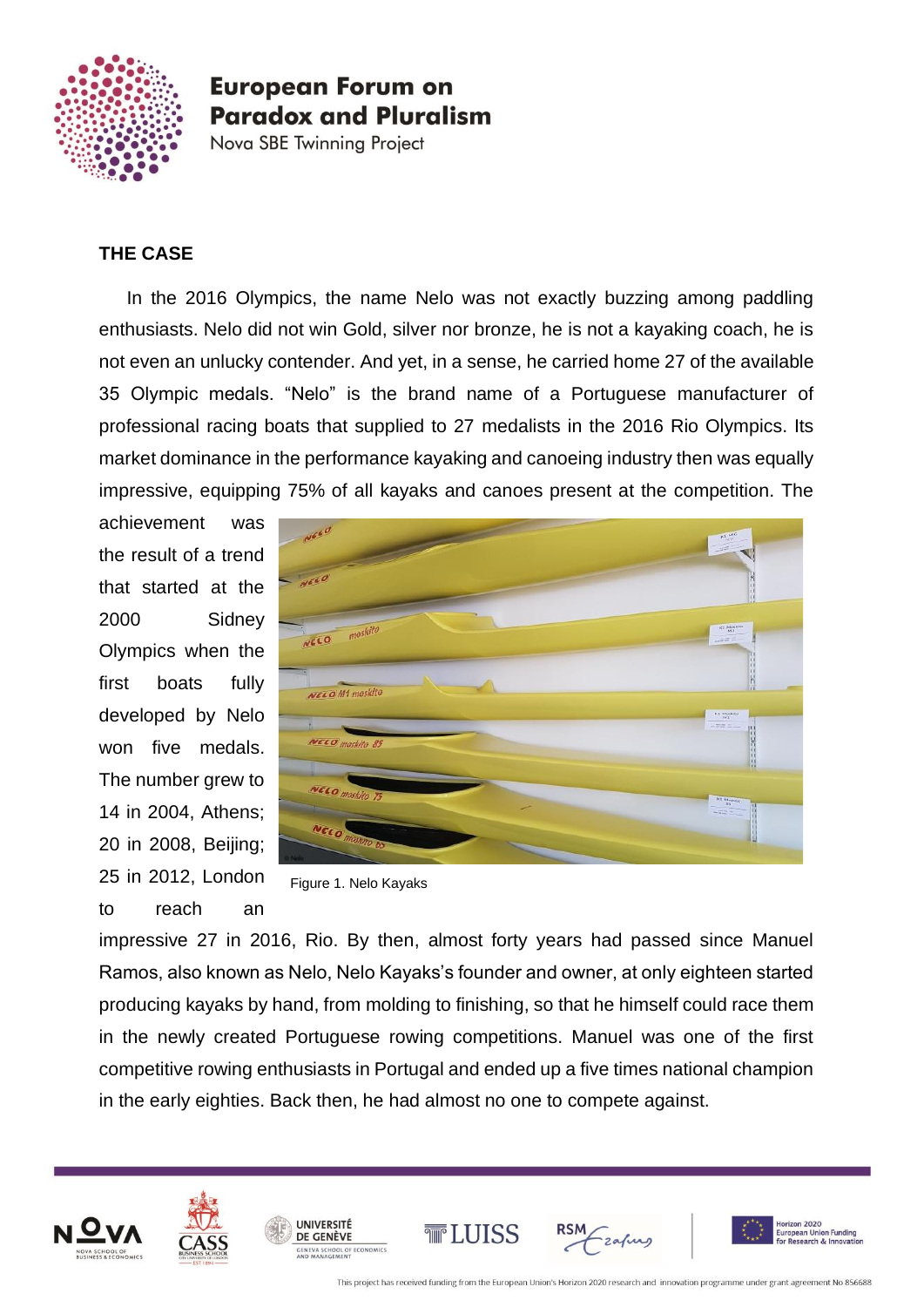

Nova SBE Twinning Project

André Santos, an economist, and former rower himself, joined the management team in the early 2000s. He currently leads 120 employees in their daily endeavors. Nelo kayaks continues to produce state-of-the-art boats in a semi-artisanal manner, albeit, using unrivalled proprietary technology, partly developed by Manuel Ramos's son, himself a computer scientist. The technology allows for the design and development of on-demand, tailored made boats matching any rower's body and techniques. The costumer can then test-drive and finalize fitting in one of the company's test and training centers. The rower can further refine fit in loco at any one of the top world competitions. André Santos brings to each a whole-portable workshop with a full fledge team of technicians, providing support to any kayaker, even those racing competitor's boats. "After Sidney, we knew our kayaks were among the best but not many athletes knew them, so we started going to the competitions with a fleet of boats for anyone to try, while providing free technical assistance and rowing tips to anyone willing to listen. Little by little, they did listen."

In spite of their international success, the company is still located in Vila do Conde, a small piscatorial village in the north of Portugal. In fact, their current location is only a couple of miles away from the 20 square meters rented garage where Manuel built his first kayak. Nelo continues to focus exclusively on kayaks and canoes, and essentially foregoes the not-so-distant rowing boats industry. Most days, visitors will spot Manuel Ramos's presence through his sports car parked just outside the factory. Inside, Nelo will be roaming the workshop in his old bike, obsessing about maximizing quality across at each and every step of the process. When on rare occasions he is seen in the office area, he is sitting in a small stool by the sole naval engineer working for him. The engineer's job is to create computerized screen models, continuously tweaking shell curvatures according to Manuel Ramos' imagined designs, and then tested against formal boat building theory.

**The case raises some important questions**:











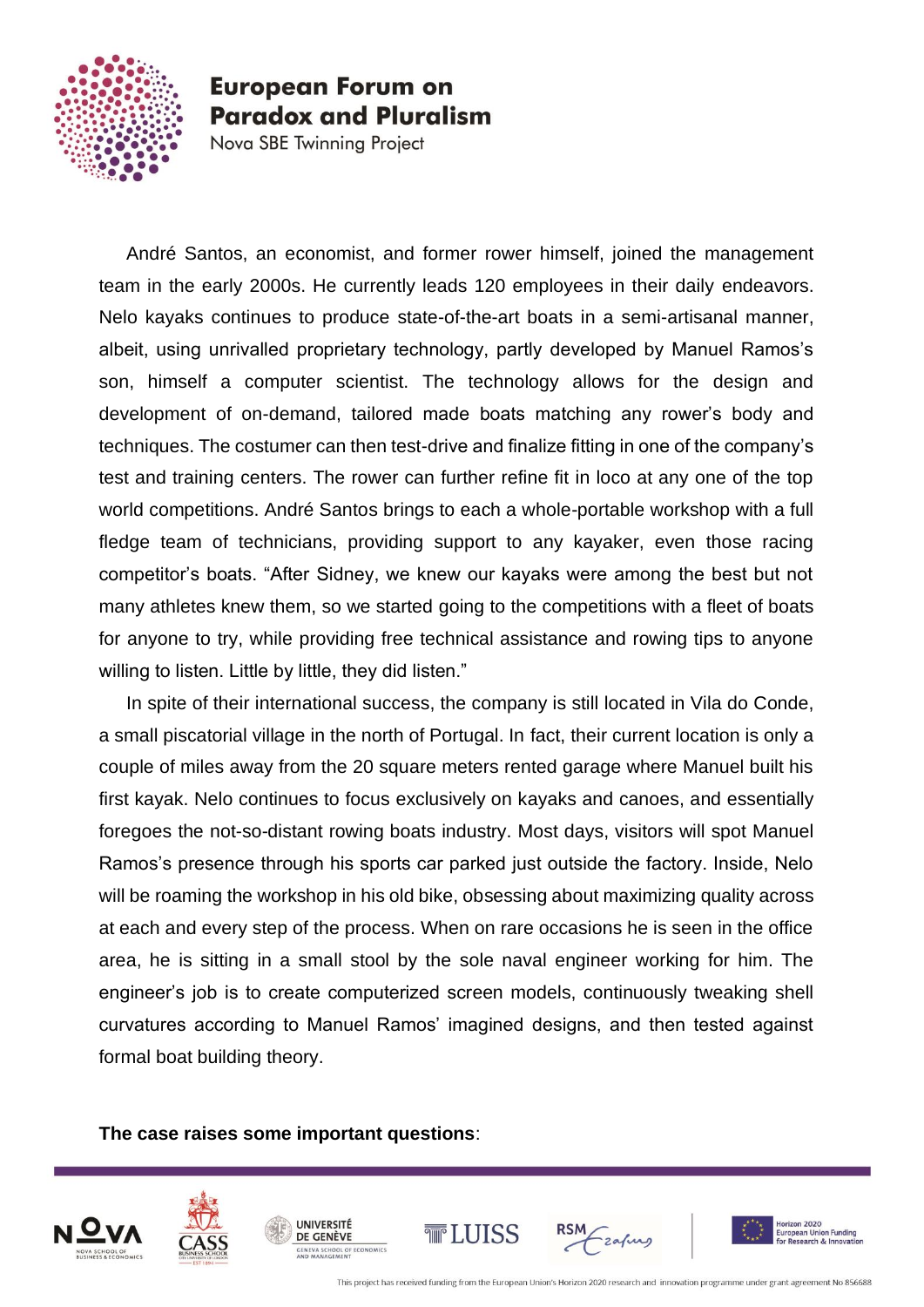

Nova SBE Twinning Project

- What constitutes success for Nelo? How can a paradoxical mindset help with that definition?
- What are his purposes and the purposes of the organization?
- Can Nelo Kayaks continue to grow while at the same time following the ideals of its owner and visionary, Manuel Ramos? How or why not?
- It appears Nelo isn't maximizing profit in the way rational theories of management would predict. Why isn't he?
- For example, the company specialized in kayaks. For decades they have resisted not to branching out to the closely linked and much profitable business rowing boats. When asked to explain this choice Manuel Ramos simply replies, "we wanted to build the best kayaks and canoes in the world".
- How can you defend and criticize Nelo's approach?
- Nelo continues to carry out each production process step and does not outsource much. If anything, they adapt cheap raw materials and even develop some of the tools internally. It appears his company is not trying to maximize profit. Could a management consultant defend such an option?
- Should the company try to branch out of its niche? If so, where to? Enter massmarket kayaking and canoes related businesses? Or should it branch out towards performance rowing boats?
- How have they managed to create and keep close costumer relations despite geographical distance? How has distance helped them?

#### **Useful sources:**

5 min video (subtitled) - *One day in Manuel Ramos's life* [\[Click here for video\]](https://www.youtube.com/watch?v=_7WEvQRtPC0)

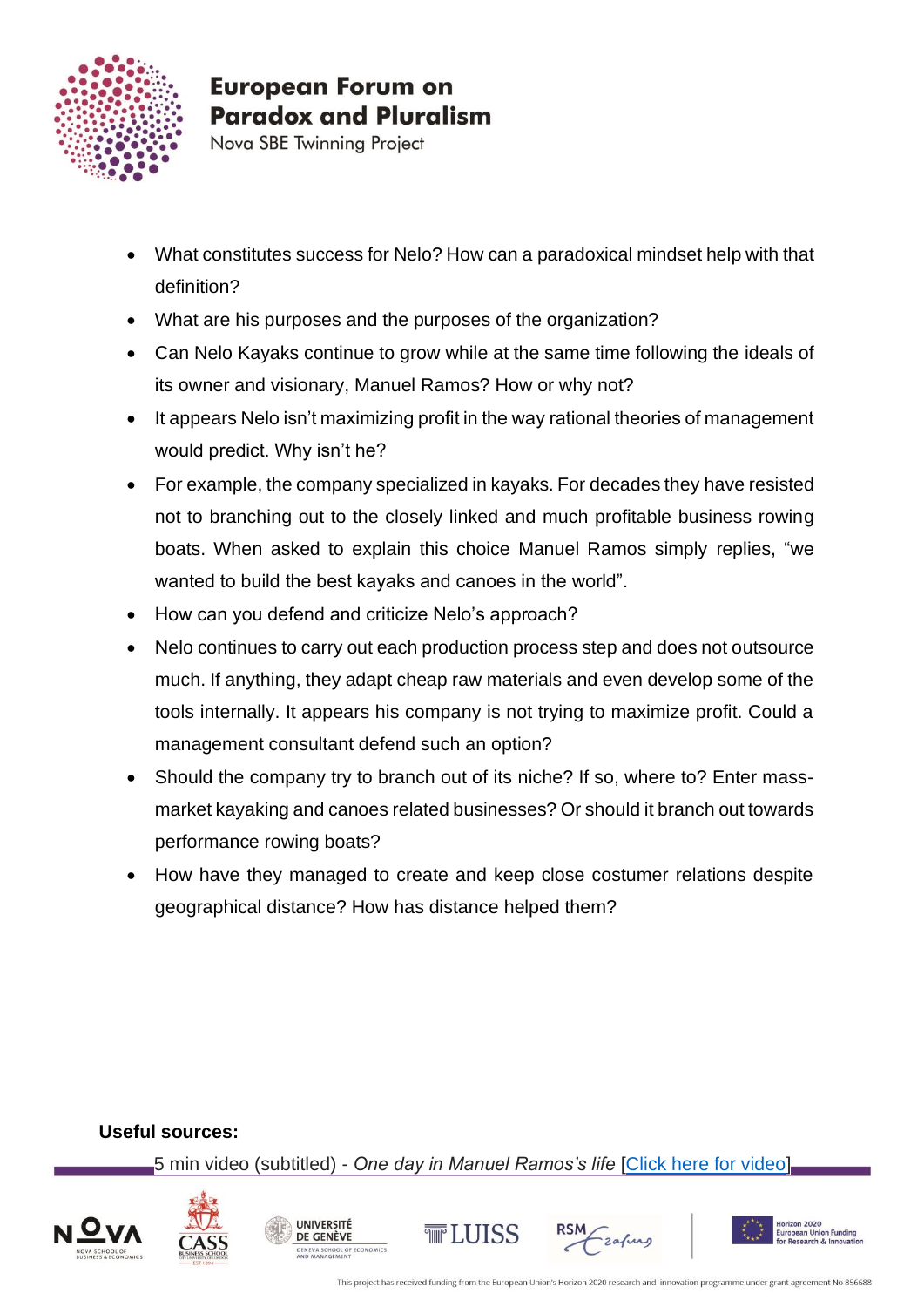

Nova SBE Twinning Project

#### **About the authors:**

*Pedro Sena-Dias* is a PhD candidate at Nova School of Business and Economics, Universidade Nova de Lisboa (Portugal).

*Miguel Pina e Cunha* is the Fundação Amélia de Mello Professor at Nova School of Business and Economics, Universidade Nova de Lisboa (Portugal).

*Marco Berti* is senior lecturer at the University of Technology Sydney Business School. With Stewart Clegg and Arménio Rego they co-authored Leadership Paradoxes (Elgar, 2021).

#### **TEACHING NOTE**

The case shows how difficult facing a crisis can be even for a professional with a significant expertise in managing complex organizations. COVID-19 has presented